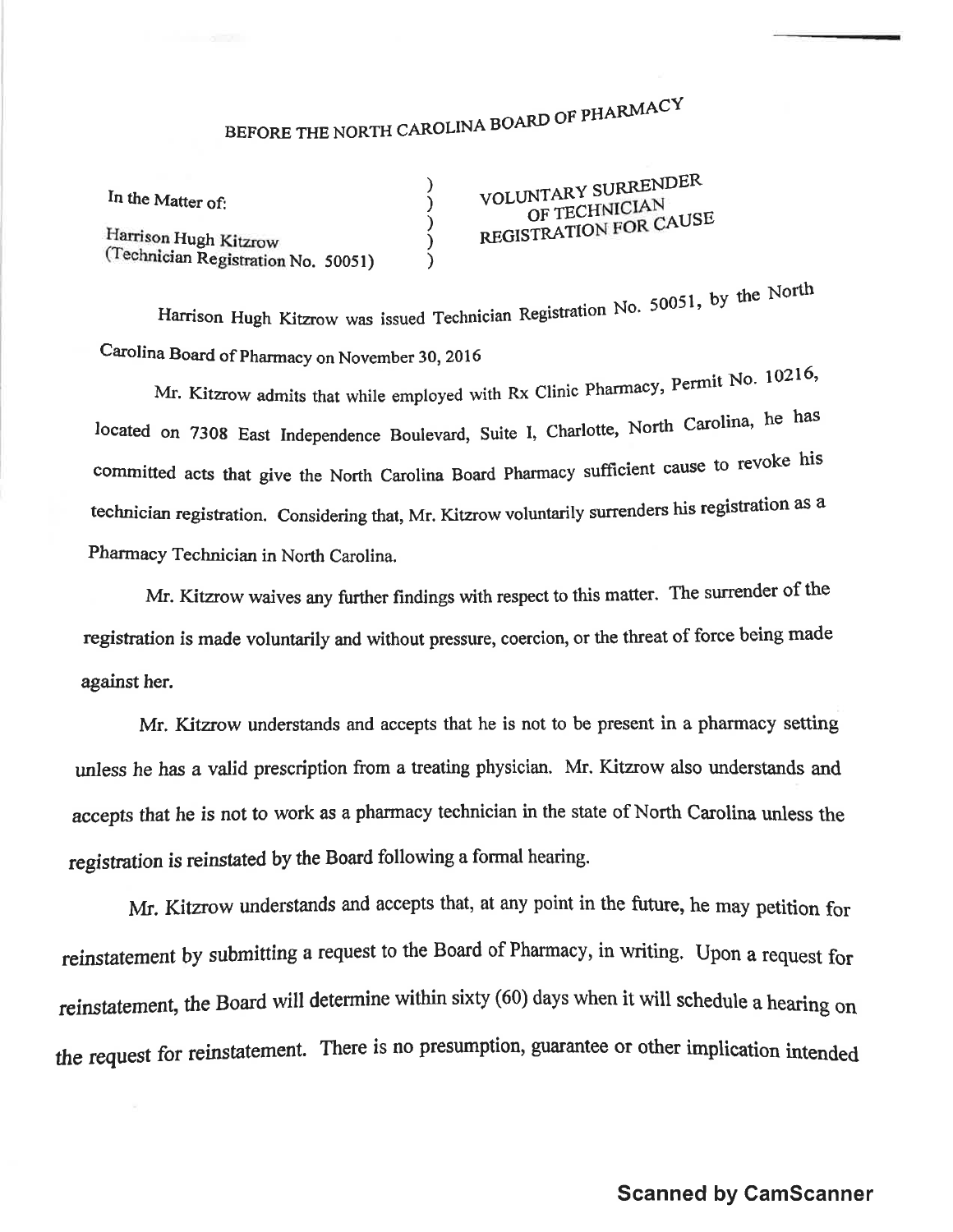## **CERTIFICATE OF SERVICE**

The undersigned hereby certifies that on the  $\frac{\partial \mathcal{E}^{h}}{\partial x}$  day of  $\frac{\partial \mathcal{E}^{h}}{\partial y}$  a copy of this Voluntary Surrender, Registration No. 50051, was served upon Respondent Harrison Hugh Kitzrow.

 $\Delta$ Holly Price Hunt

NC Board of Pharmacy Investigator/Inspector